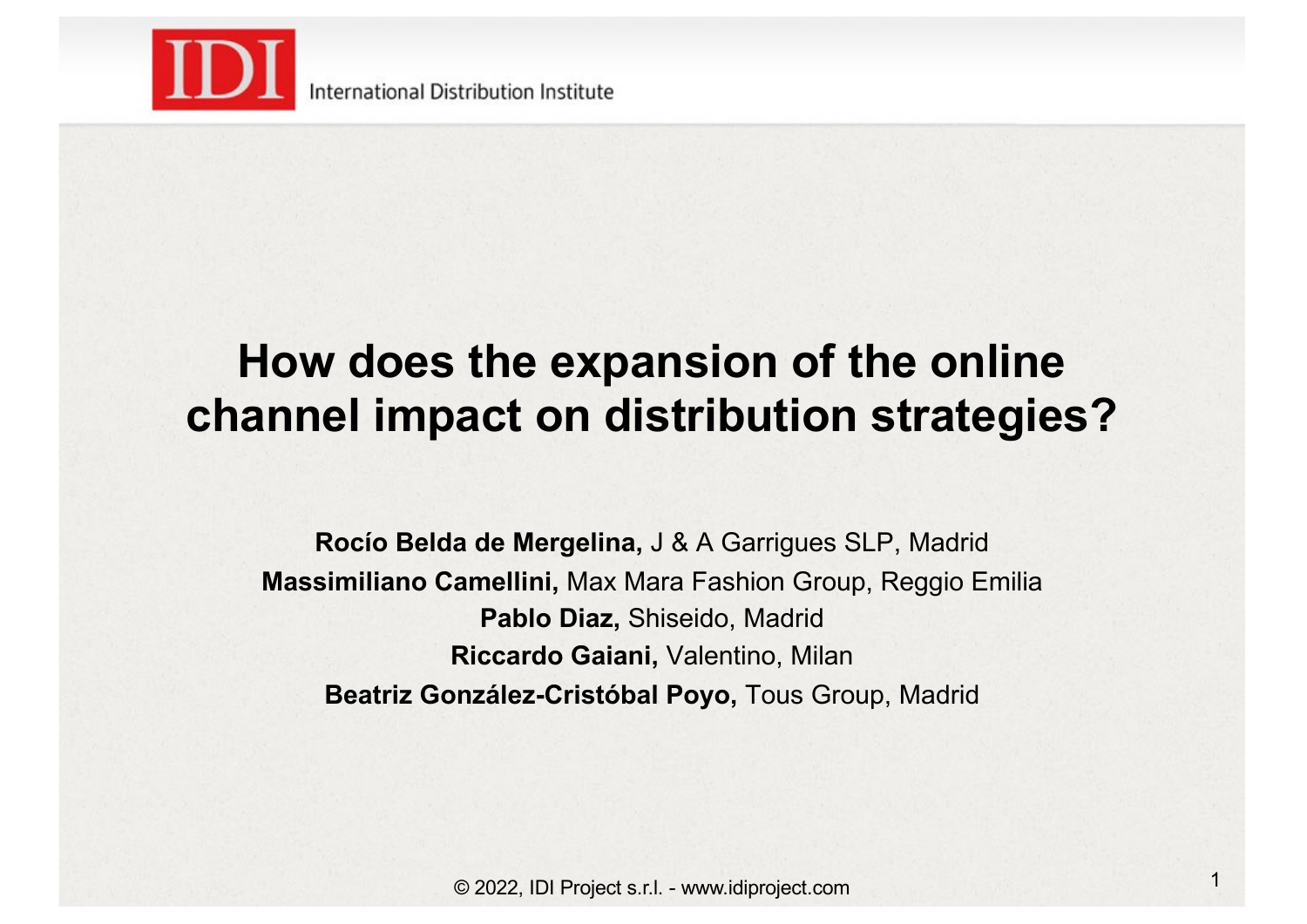

## **Key challenges from a business point of view**

- $\triangleright$  Conveying all the excellence, heritage and magic of the intangibles in a homegeneous way in the actual multifaceted reality.
- $\triangleright$  Build up management and distribution capabilities + Omnichannel culture across brick and mortar as well as digital teams: they are complementary and jointly responsibile of the new phygital success of the Brand.
- ! Location Location Location, Quality Quality Quality: same mantras.. For Stores, Webs, Platforms Social Media…you name it.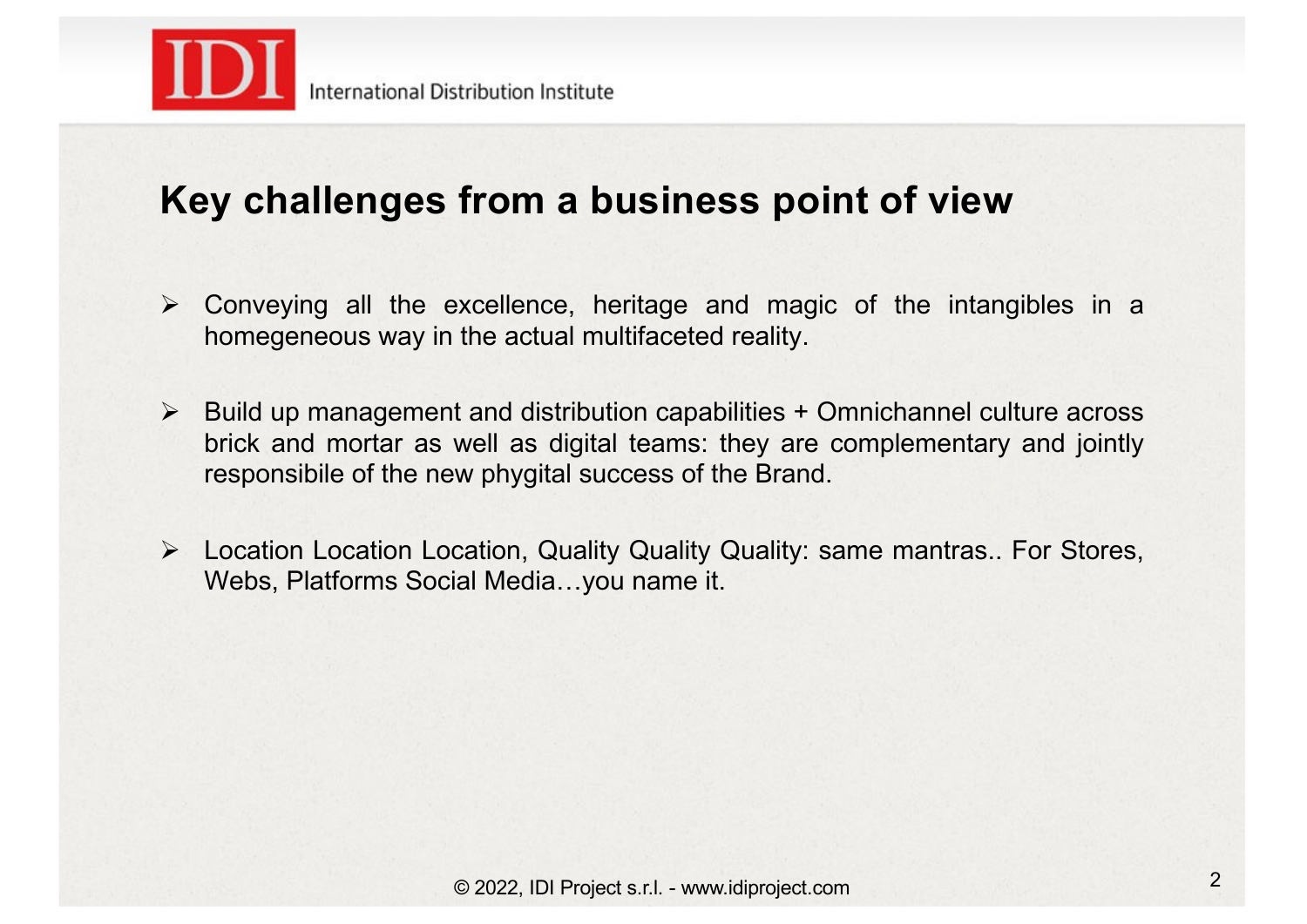

- $\triangleright$  Role of Partners: sharing growth, align cultural and qualitative, and ESG objectives.
- $\triangleright$  Care for sound Partners through the path of transformation and innovation strategy: TRUST as main assets for a Brand value and talent attraction/ retention.
- $\triangleright$  Seamless Service from Stalker to Butler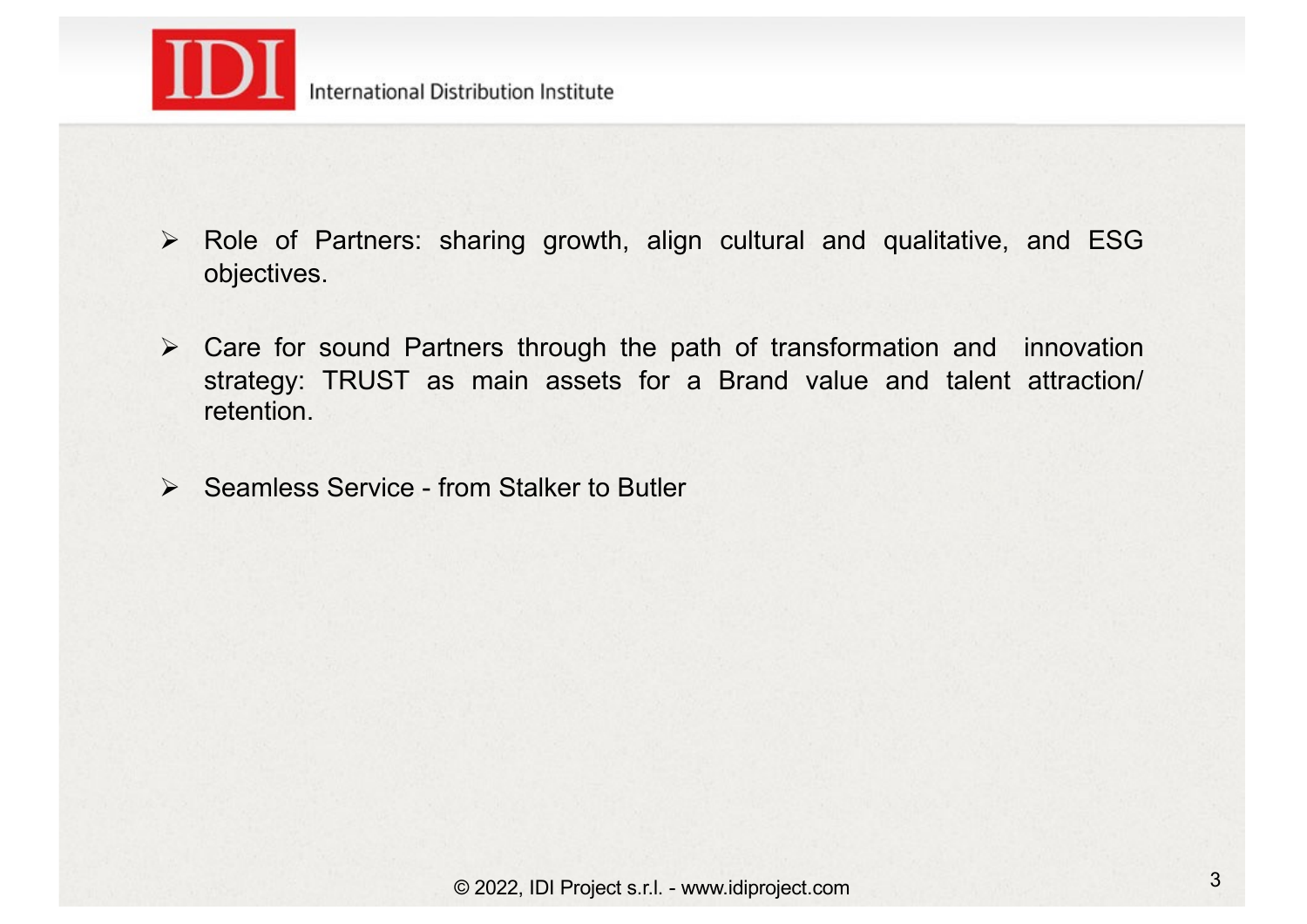

# **Distribution strategies**

### **1. Investing on retail channel**:

- $\triangleright$  the boutique as a temple for a customized journey within the brand and a place where the client can feel at home
- $\triangleright$  client-centricity: understand the needs and desires of our ever evolving present and potential customers - special services
- $\triangleright$  build brand awareness

### **2. importance of on-line channel**:

- $\triangleright$  internalize e-commerce focusing on an omnichannel strategy
- $\triangleright$  maximize online experience with an eye on bringing online clients in store
- $\triangleright$  support brick & mortar channel and gain new clients for example by making special capsule or products as on line exclusive to attract new clients encouraging them to shop also in flagship stores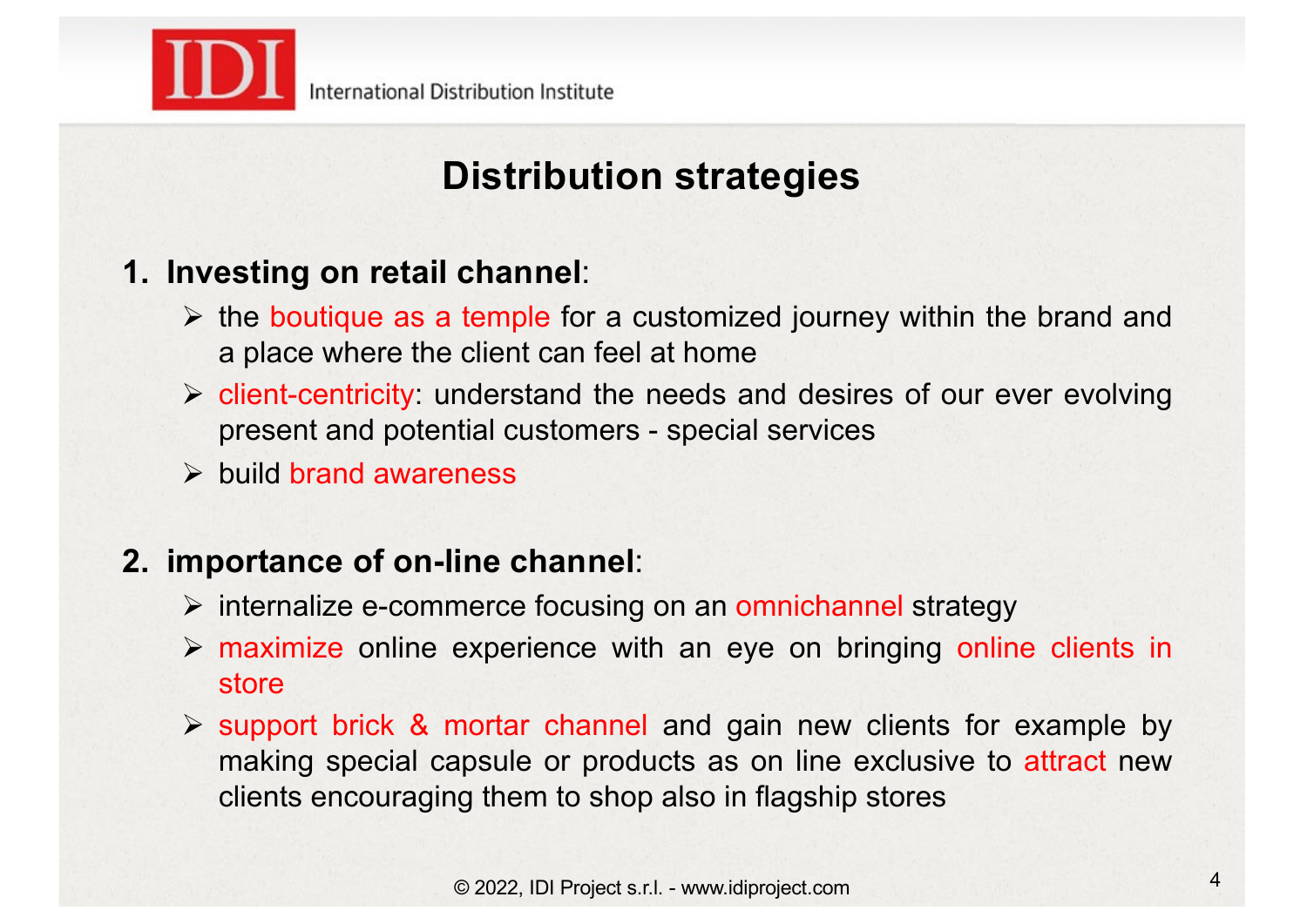

### **3. Wholesale & Selective Distribution** System

- $\triangleright$  Quality over quantity
- $\triangleright$  preserve and increase brand value
- $\triangleright$  maximize direct relations with final customers as well as brand awareness
- $\triangleright$  Future of multibrand store high potential of multibrand store with a strong and loyal customer base

### **4. Create a community with a sense of** belonging

- $\triangleright$  Social networks
- $\triangleright$  Influencers investing in brand ambassadors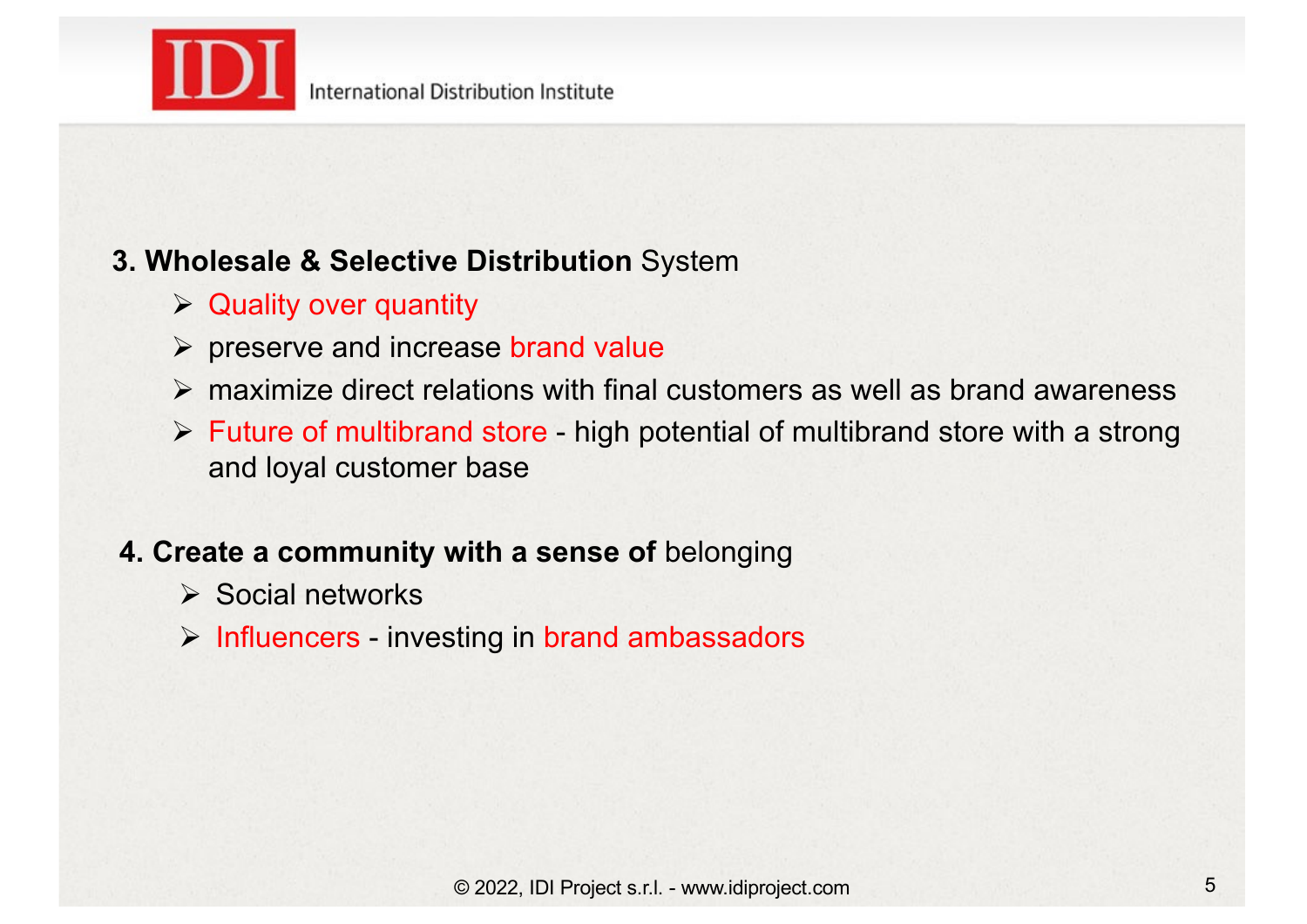

### **The need to modify the Selective Distribution System by modifying the Selective Distribution agreement**

- ! Complications of implementing a new SDA
- $\triangleright$  From preventing Pure Players to welcoming them in the SDS.
- $\triangleright$  Selective criteria for online sales: Environment, presentation, customer service, operation, sales, promotion and advertising, mobile website.
- $\triangleright$  The prohibition of resale through third party market places.
- $\triangleright$  Restricting active sales in other territories.
- $\triangleright$  Double pricing.
- $\triangleright$  New personal data flows and new technologies.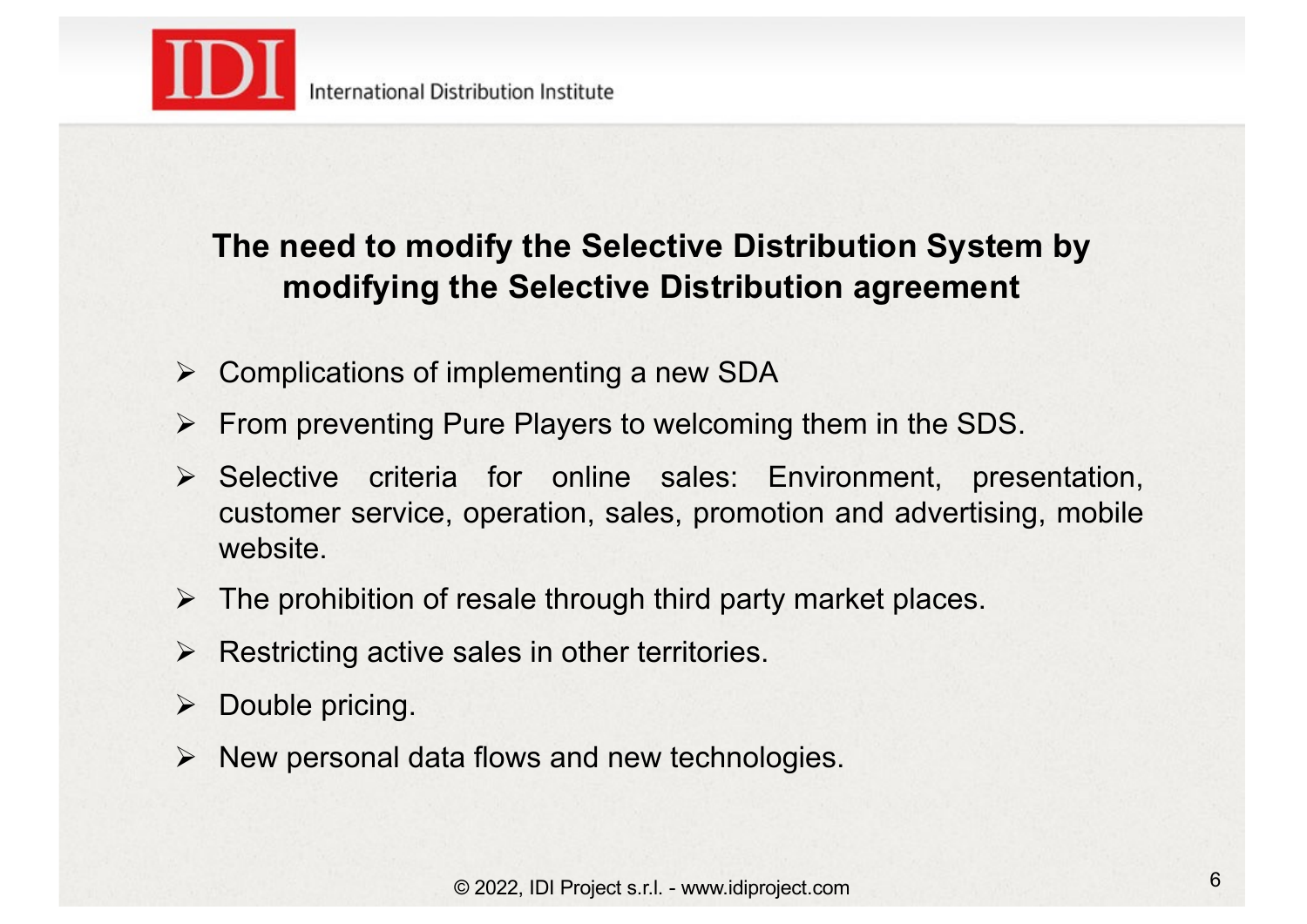

# **New practices for ommichannel strategies implementation representing intersection between brick & mortar and on-line**

1. **«personal shoppers»** acting as a consultant not only inside the store during «fashion events» but operating as intermediaries online through dedicated platforms (not only the brands' official website but also dedicated platform offering special promotions) or upon specific physical premises where the final consumers can find assistance to sales and possibility to place orders to a specific physical store or online.

 $\triangleright$  What is the role of personal shopper in this circumstance? Agent?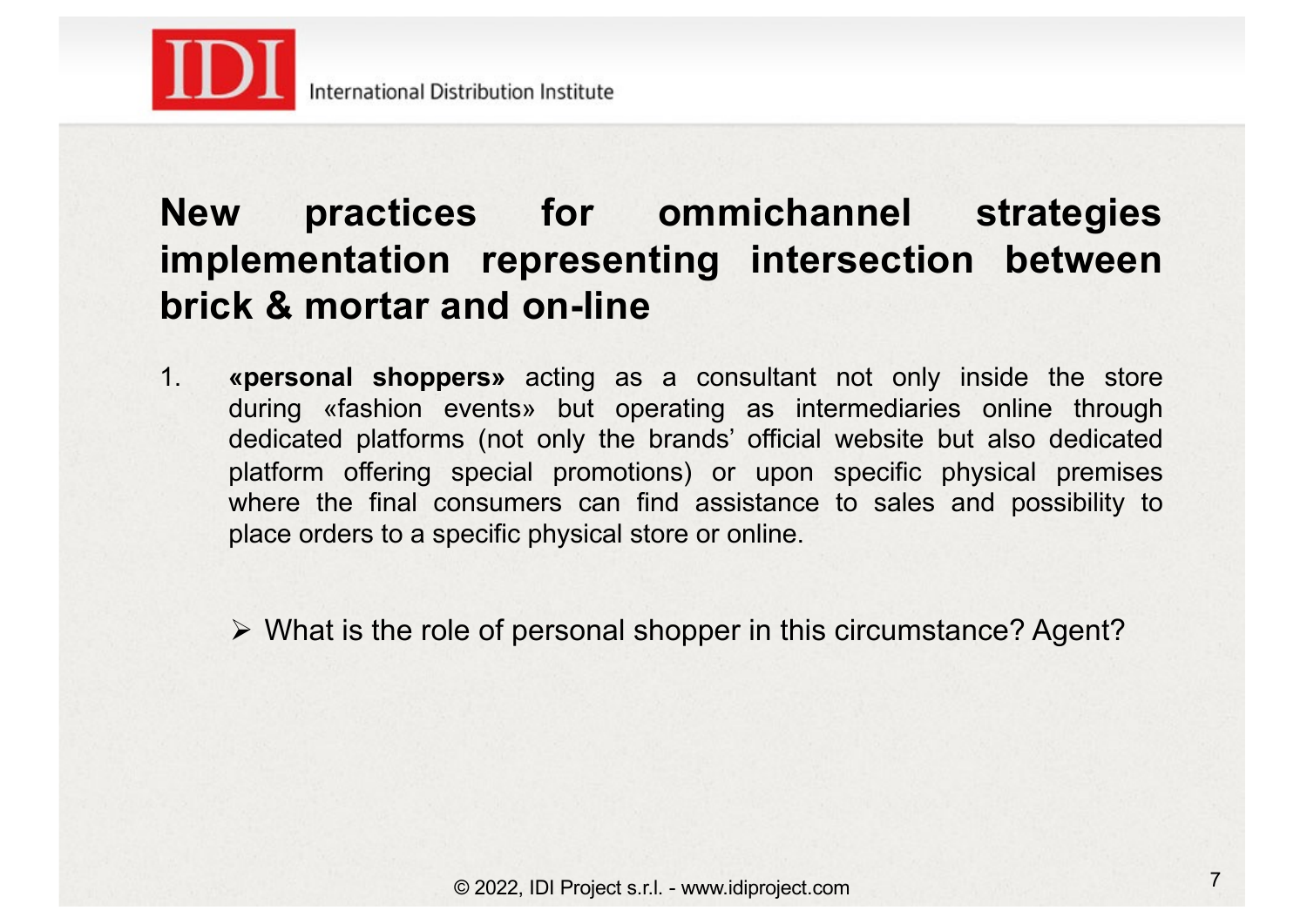

2. «**remote sales**»: the final consumer receives a SMS or whatsapp message from the store staff with images of a selection of products that may be ordened by the consumer; through a temporary platform to the store, to be delivered at home or in store.

- $\triangleright$  Remote retail sales provisions applicable?
- $\triangleright$  Should the messages and/or promotion to the customer be handled by a professional intermediary (instead of the store's staff); could the latter be considered to be an agent?
- **3. Store's staff acting as promoter for the B2C**: operate as promoter of sales on the official website using a tablet inside the stores and helping customers to place orders on the official B2C brand website.
	- $\triangleright$  Is it proper to grant any commissions to the store company by the merchant of B2C for the promotion?
	- $\triangleright$  Promotion by store's staff dual distribution